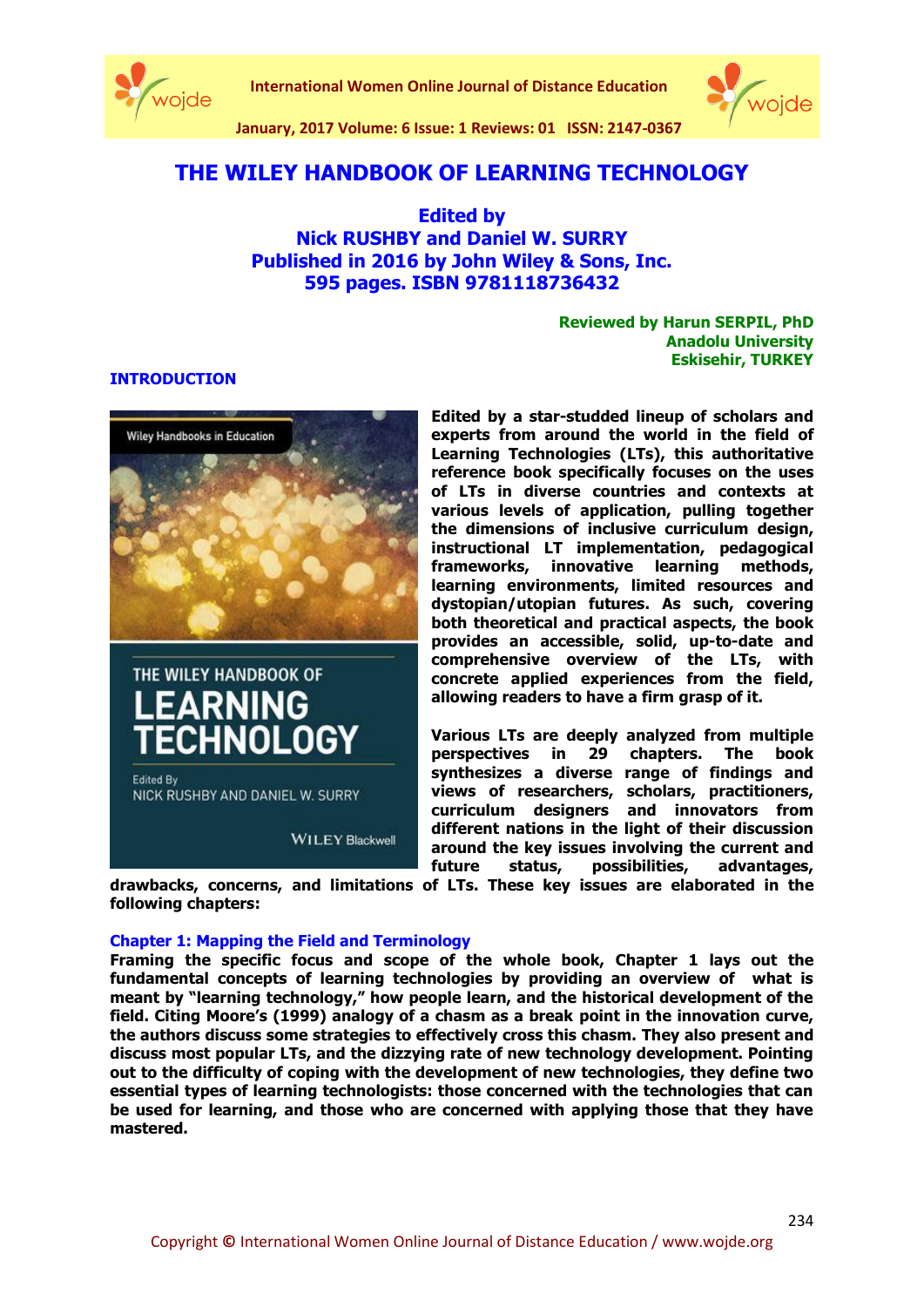



#### **Chapter 2: How People Learn?**

**This chapter discusses the human cognitive architecture and learning processes as they relate to LTs, the interrelationships among types of learning, related instructional components, key instructional principles, and media. He goes on to discuss self-regulated and self-directed learning, in the light of metacognitive prompts for monitoring and control, underscoring the crucial role of regulative processes as they govern learning. He asserts that the importance of multidisciplinary teamwork is increasing and therefore should be reflected in educational programs.**

#### **Chapter 3: What is Technology?**

**Instead of simply providing lists or taxonomies of theories, this chapter relates the field of LT to traditions of research where technology theories are more refined. The author takes a higher level view of technology to set specific technologies into a more helpful context.**

#### **Chapter 4: Learning Theory and Technology: A Reciprocal Relationship**

**This chapter explores a synergistic relationship between technology and learning, and describes how theories, instructional practices, and technology tools have evolved in a reciprocal way. Table 4.1 in this chapter sums up well the key instructional differences among behaviorism, cognitive information processing, and constructivism, which are explained in detail in seven pages.** 

**The final focus of the chapter is the changes in theory prompting changes in tools and changes in tools prompting changes in theory, which provides a very useful conceptualization to think along regarding LTs.** 

**In an effort to bridge the gap between theory and practice, the authors strongly recommend considering "how to create new types of learning experiences that take advantage of the affordances of the tools currently available."**

#### **Chapter 5: Evolution of Learning Technologies**

**McPherson skillfully walks us through the ongoing evolution of LTs. She tracks the development of LTs over the years, breaking the periods of development into specific decades and years: the 80s were the time for programmed learning and multimedia, early 90s saw the development of hypertext and simulations; 1993 was the year for the next major leap, the Internet; in 1995 learning systems became popular; 1998 was a critical turn for m-Learning; 2000 for gaming technologies, 2001 for OERs, 2004 for social and participatory media, 2005 for virtual tools, 2007 for e-books and smart devices, and 2008 for MOOCs. Finally between 2012 and 2014, Big Data and Learning Analytics gained huge popularity and interest as tools to identify learning patterns to improve pedagogy.**

#### **Chapter 6: Learning Technology at Home and Preschool**

**Plowman discusses the particular requirements and perceived weaknesses of preschool children followed by a consideration of the close relationship between learning and play, and what this means for the use of digital media.** 

**Some of the differences between practices in preschool and home settings are outlined, concluding with reflections on the design of digital media and possible future developments.**

**She urges educators to link the digital media used by children at home and school, and use it as the basis for synthesize technologies used for learning and those used for play.**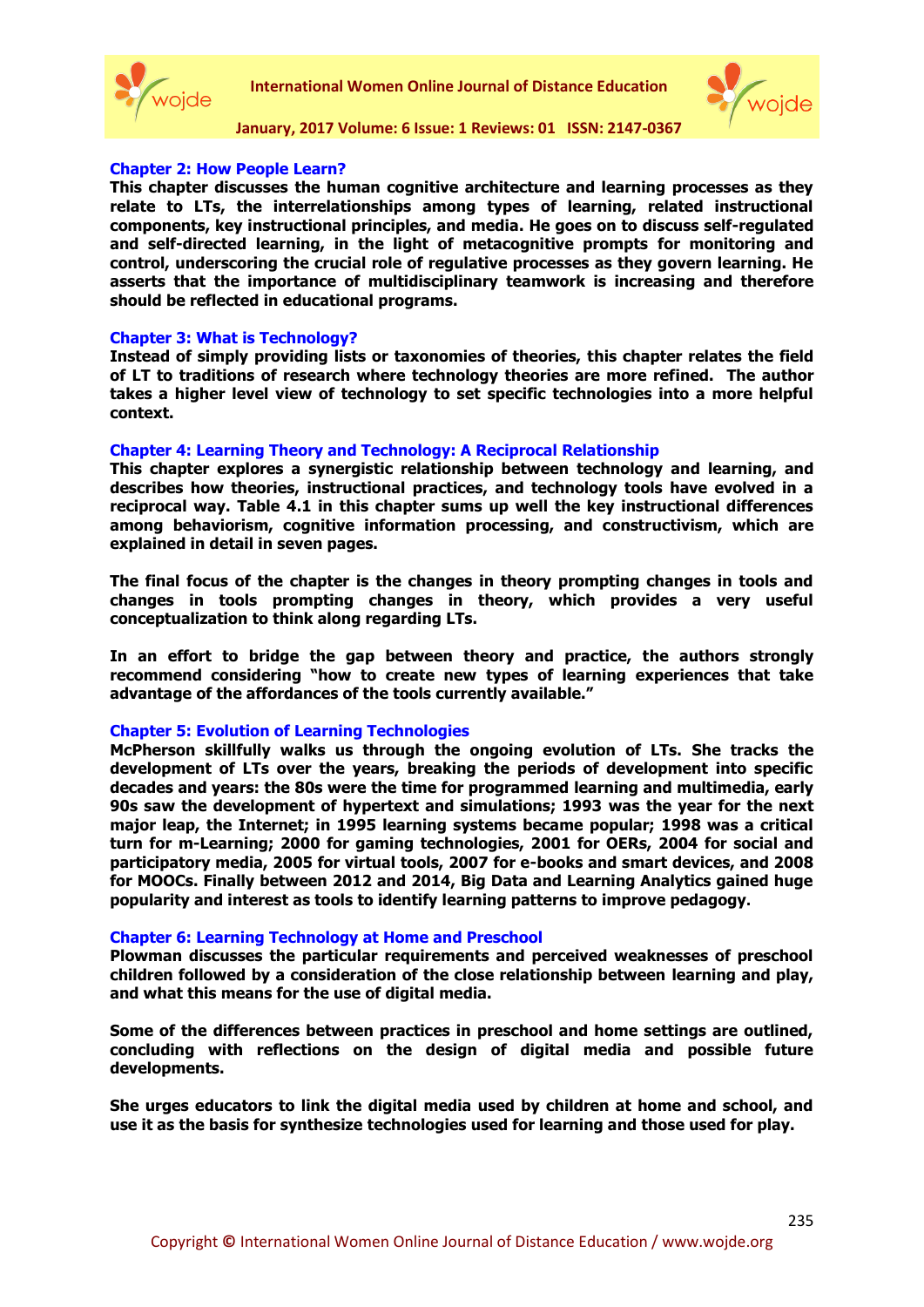



#### **Chapter 7: Problem Spaces: A Framework and Questions for Critical Engagement with Learning Technologies in Formal Educational Contexts**

**In this chapter the authors set out the genealogy of a conceptual framework for the critical analysis of learning technologies in formal education contexts with a particular emphasis on schools, drawing on significant research and theory in this field.**

**Taking an antithetical stance to instrumental or deterministic views of LTs, instead of a narrow focus on measures of outcomes, the chapter provides a generic framework of critical questions that practitioners, researchers, and policy makers can use to enlighten the complex and nuanced domain of the use of LTs in formal education. They further caution that, if the micro, meso, and macro complexities they outline are not critically addressed, the educational opportunities offered by LTs will remain limited.**

#### **Chapter 8: Learning Technology in Higher Education**

**Chapter 8 predicates its LT analysis on six dimensions: students, instructors, learning design, support, technology, and institution. It focuses on the diverse needs of students, why some educators embrace technology while others do not, what the design implications of technology are for learning, what support students and instructors need, what LTs are available and how they can be best used, and what kind of institutional and policy frameworks are needed for successful implementation of LTs. Cronje concludes that accommodating both rhizomatic learning and high levels of choice for students through innovative LTs is a must if we want them to develop their unique skill sets for better job readiness. Both learners and teachers need support to handle the rapidly changing educational and socio-economic environment, and technology is both the cause and the potential solution for that.**

#### **Chapter 9: Learning Technology in Business and Industry**

**Focusing on the bigger picture of learning in the workplace at the organizational level, Chapter 9 discusses how technology is currently being used, and then moves on to address emergent directions and missed opportunities in uses of LTs to support organizations. Ultimately, the goal is to achieve a "performance ecosystem," in which individuals are supported with full suite of resources both in the moment of performance and in the long term.**

#### **Chapter 10: Educational Technologies in**

#### **Distance Education: Off-campus and Online, but on Course?**

**In Chapter 10, Ryan and Latchem explore the 1400-year-long history of distance education. Drawing on their combined 60 years of international experience of DE in higher education, the authors chart its origins and progression from correspondence study to online learning. They consider the issues of "hype and hope" in adopting new technologies, quality assurance, professional development, leadership, management, and research. They recommend further studies on the efficacy, scalability, and transferability of new methods and LTs, and encourage publicizing the weaknesses and strengths emerging from practice.**

## **Chapter 11: Learning Technology**

# **and Lifelong Informal, Self-directed, and Non-formal Learning**

**This chapter illustrates how formal and non-formal education can be expanded and improved through educational technology, by accounting for and integrating its design, development, utilization, management, and evaluation dimensions. Particular emphasis is placed upon the need to synthesize research and practice, and to provide evidence of the needs, successes and failures of using LTs for lifelong learning purposes.**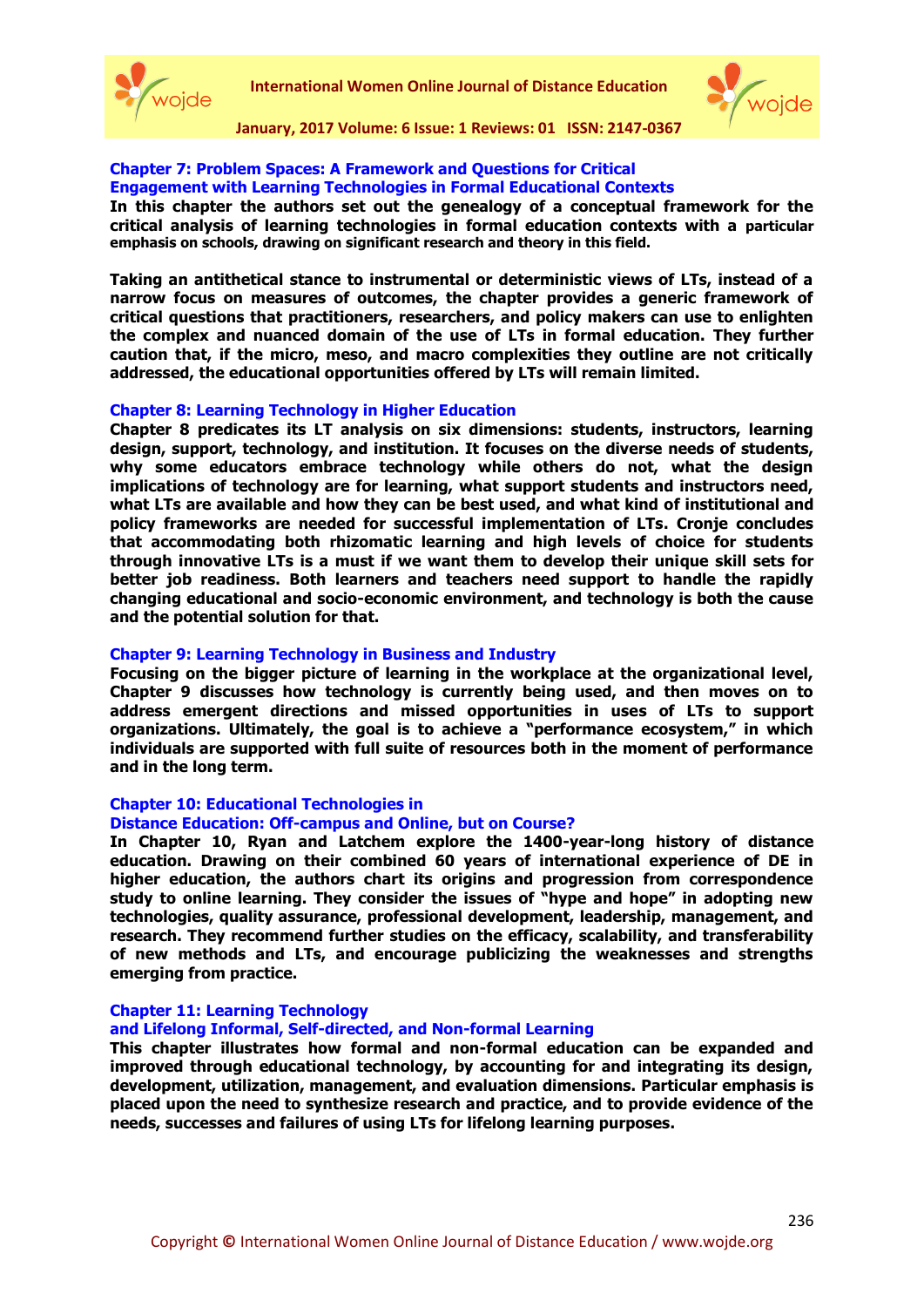



#### **Chapter 12: Learning with Technologies in Resource-constrained Environments**

**Chapter 12 centers on LTs in resource-poor environments. Though most common in developing countries, such limited environments are not restricted to these countries, and they are heterogeneously dispersed within national borders as well. The authors first provide an overview of learning in resource-constrained environments, ensued by an explanation of what LTs involve, then a discussion of the theoretical perspective. Next, they tackle the educational challenges in such environments and how LTs have been used in them for learning, stressing the importance of tapping into local and prior knowledge. The authors then demonstrate how their pedagogical model can be used to integrate social/cultural capital and pedagogical goals in a contextually sensitive way by utilizing ubiquitous technology.**

#### **Chapter 13: Competencies for Designers, Instructors, and Online Learners**

**Chapter 13 discusses the competencies required by learning technologists. The authors use the competencies from the International Board of Standards for Training Performance and Instruction (IBSTPI) as a framework for mapping professional competence with specific tactics currently enabled by the technological revolution with regard to evolving pedagogy, emerging digital technology, and changing learner characteristics. The chapter presents the standards and current issues affecting learning technology, and blends them together to inform competent practice as a designer and instructor. The chapter also deals with the competencies required by the learner, stating that learners should be active participants in the learning process.**

#### **Chapter 14: Digital Learning Environments**

**Focusing on digital learning environments, Veletsianos explores four key concepts and issues surrounding digital learning environments: various organizational structures for learning environments (e.g., groups, networks, and communities), the design of meaningful and effective learning experiences, the approaches of guided versus minimally guided instruction within digital learning environments, and, finally technology's lack of neutrality within the context of appropriated and repurposed learning environments.**

#### **Chapter 15: How to Succeed with Online Learning**

**In Chapter 15, Green exemplifies a specific environment of online learning and providers a series of very practical strategies and tactics to make learning succeed, underscoring the constant need to maintain a supportive learning environment for learners.**

#### **Chapter 16: Diversity and Inclusion in**

#### **the Learning Enterprise: Implications for Learning Technologies**

**This chapter explores how digital technologies can support learning within diverse population of learners, and contribute to the creation of equitable learning experiences, and inclusive teaching practices and learning spaces.** 

# **Chapter 17: Sins of Omission: The Search**

**for Missing Signs by Abandoned e-Learners**

**Gannon-Cook presents questions related to the lack of access through "sins of omission," the absence of culturally-relevant graphics and metaphors in online course design. These questions are rarely asked and there is scarce research on cross-cultural theories and semantic tools, such as semiotics in education. For students with diverse ethnical backgrounds (who represent the highest rates of attrition from online courses) such research could unlock the door to their learning, particularly by reintroducing cultural keys that open their minds to be receptive to new learning, and ultimately, could help their retention in online courses.**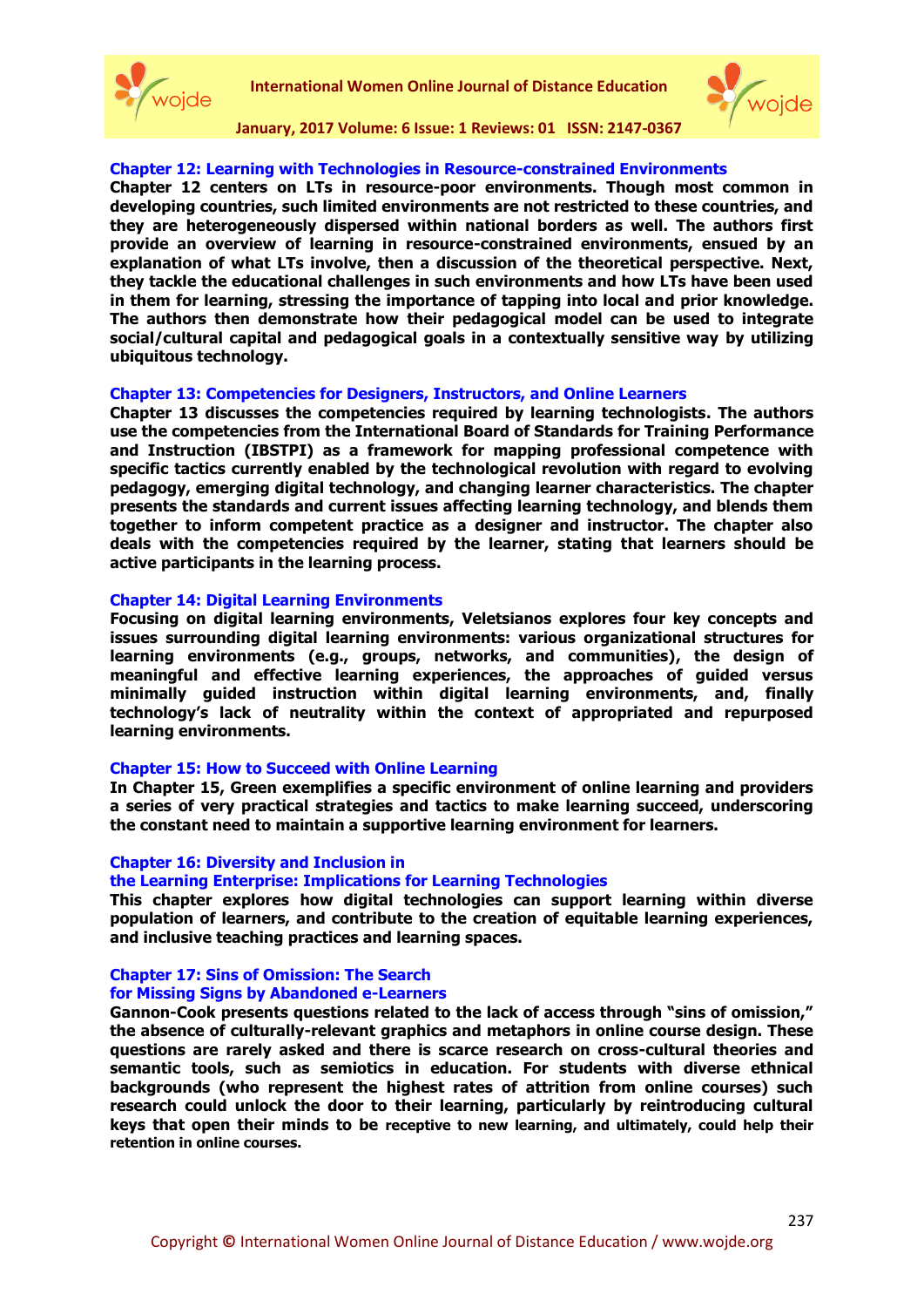



# **Chapter 18: Equity, Access, and the Digital Divide in Learning**

**Technologies: Historical Antecedents, Current Issues, and Future Trends**

**Jones and Bridges analyze equity and access in detail, refuting the assumption that access to the essential technologies is available to all. In some cases, the new technologies are more available than the older ones. In regions like West Africa, the fixed-wire telephone system is frail or nonexistent while mobile phone coverage is more widespread and can be used for distance learning. Reliable high-capacity broadband access may not be available for everybody either, which creates a digital inequity. Even in developed countries like the UK there are large rural areas where internet access is problematic.**

## **Chapter 19: University Learning Technology**

#### **Control and Security: Requires Teamwork to Succeed**

**Drawing attention to the potential pitfalls in the control and security of technology-based learning systems, Tharp and Chamberlain caution against the risks that sensitive personal information can be compromised through inaccuracies or fall into wrong hands unless proper measures are taken.**

#### **Chapter 20: The Design of Learning**

**Spikol analyzes the struggle to balance the new generation of theories while providing innovations for everyday use in various learning situations.** 

**He argues that learning technologies need to have a broader approach to design as a means to overcome the limitations of these challenges.** 

**Designing for learning is a different effort than the design of other products and services because learners have diverse needs that go beyond the needs of other types of users.**

#### **Chapter 21: Mobile Learning and Social Networking**

**Traxler's chapter on mobile learning demonstrates that there are real possibilities for making transformative changes to education and training even if most of the innovation so far has been limited to finding new ways of providing the same experiences.**

#### **Chapter 22: The Utility of Games for Society, Business, and Politics: A Frame-reflective Discourse Analysis**

**Chapter 22 explores the utility of frame-reflective discourse analysis in society, business and politics to provide a basis for gaining insights into how serious games can be used effectively.**

# **Chapter 23: The Investment in Learning Technologies:**

#### **Evidencing Value for Money?**

**Focusing on the financial issues of LTs, a detailed, convincing case is made by Massy, showing the potential cost saving qualities of learning technologies, presenting evidence for their value for the money invested.**

#### **Chapter 24: Technology Planning in Schools**

**Chapter 24 discusses the planning needed for the implementation and integration of technology into K-12 schools.**

#### **Chapter 25: Surviving the Next Generation of Organizations – as Leaders**

**Chapter 25 bridges boundaries between educational technology and educational leadership fields, and thus presents a conceptual synthesis for future education leaders.**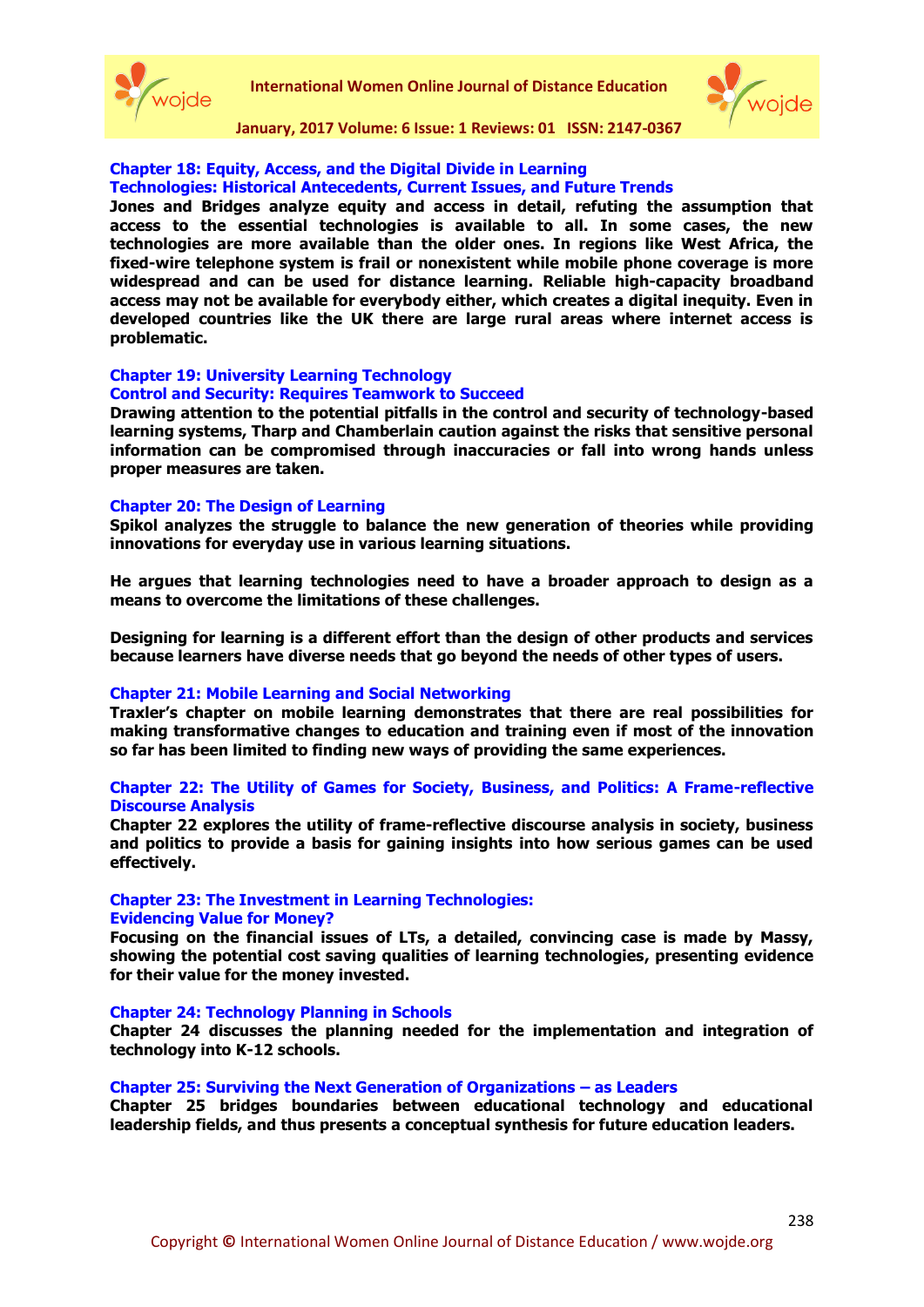



## **Chapter 26: Futureproofing**

**Chapter 26 analyzes the factors shaping education and society, beginning with a broad overview on changes in learning and education in the future, and then looking at specific strategies for preparing for these changes.**

# **Chapter 27: Towards a Research Agenda for Educational Technology Research**

**With suggestions for LT research, chapter 27 stresses that a key part of the learning technologist's work is to be aware of what has gone before in research and technologies, to recognize the strengths and weaknesses of earlier work, and to be able to build on that work for current and future projects.** 

#### **Chapter 28: The Dystopian Futures**

**Selwyn portrays a dystopian future by providing us with food for thought about the deprofessionalism of teachers, the disengagement of learners, the dumbing down of younger generations, the devaluation of knowledge, and increased surveillance and accountability. He concludes that learning technologists make good use of dystopian visions of LTs by engaging actively with them and exploring how best to cope with them, which involves reorienting the LT mindset to accept the social world as is, recognizing its inability to provide definite technological answers to indefinite problems.**

#### **Chapter 29: Utopian Futures for Learning Technologies**

**Childress projects a utopian future by overviewing technological utopianism and presenting a model for a utopian future in LTs, then talks about the key factors for change, the seven shifts in learning environments, and the ten principles of applying emerging LTs in organizations. Finally, he reviews the IFTF six emerging themes (open digital resources, experiences, smart machines, new foundations, socialstructed work platforms, and global learning arbitrage) and lists emerging technologies before presenting his vision for future LTs.**

#### **CONCLUDING THOUGHTS**

**Covering both the technology of learning and the use of technology in learning, this book tackles timely and controversial subjects, such as gaming and simulation, security, lifelong learning, distance education, learning across educational settings, and the research agenda. It is designed to serve as an introductory resource for LT novices, a comprehensive reference for scholars and researchers, and as a practical guide for education practitioners. With astounding advances in learning technologies, the world is moving towards increasing interconnectedness, networking, and ongoing participation in all types of online platforms.** 

**There is an increasing pressure on learning technologists and educators to use LT tools in a more diversified and larger scope for increased authentic learner participation. LTs provide innumerable learning opportunities for learners. This book pulls together important research on LTs from the perspectives of inclusivity and accessibility, course design/redesign, from diverse geographical contexts and instructional levels. Furthermore, presenting novel applications of LTs, this book makes a remarkable contribution to the field by filling a niche. This book is also an excellent comprehensive guide for practitioners since it provides quite a few applied frameworks and models with clarifying graphs, tables, and figures. It also demonstrates the future potential of LTs to provide educational alternatives to improve distance learning. Thus, this book is a priceless reference for those aiming to gain a profound grasp of the current LT work and those who wish to catch a glimpse into the future uses of LTs.**